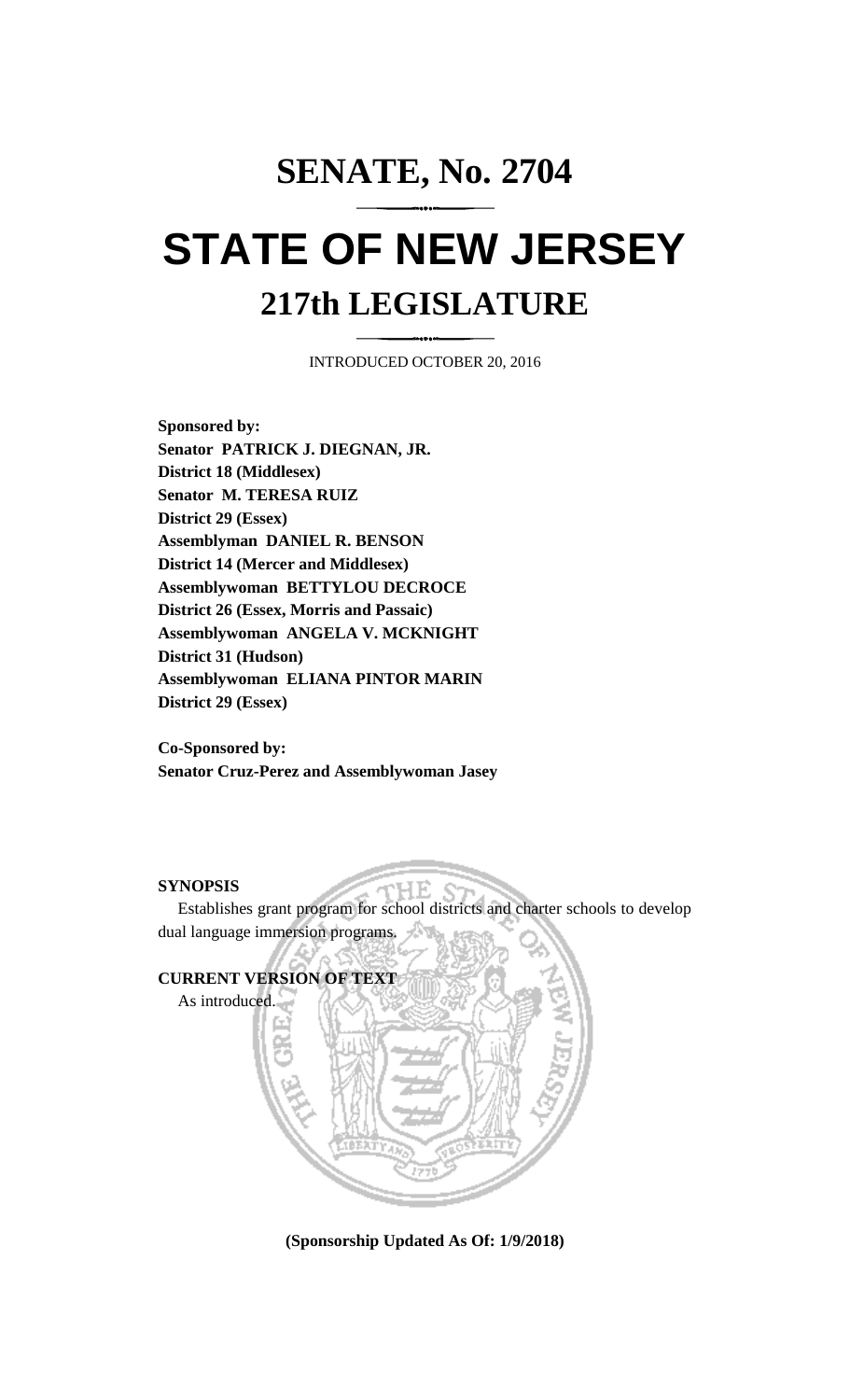**AN ACT** concerning dual language immersion programs in school districts and charter schools and supplementing chapter 6 of Title 18A of the New Jersey Statutes. **BE IT ENACTED** *by the Senate and General Assembly of the State of New Jersey:* 8 1. a. The Commissioner of Education, with the approval of the State Board of Education, shall establish and administer a dual language immersion program. The purpose of the program shall be to award grants to school districts and charter schools to establish dual language immersion programs in Chinese, Spanish, French, or any other language approved by the commissioner. b. Grant funds allocated under the program may be used for, but not limited to, curriculum development, materials and supplies, staff training, and program evaluation. 2. A school district or charter school may be eligible to receive a grant if: a. The school district or charter school uses an instructional model that provides at least 50 percent of its instruction in English and 50 percent of its instruction in a language described in subsection a. of section 1 of this act; b. The dual language immersion program begins in kindergarten or in grade one and meets any other requirements established by the commissioner. 3. Within 90 days of the effective date of this act, the commissioner shall forward to school districts and charter schools a request for proposals for the establishment of a dual language immersion program. A school district or charter school which wants to apply to participate in the grant program shall submit a proposal to the commissioner in such form as prescribed by the commissioner. The proposal shall include: a general description of the dual language immersion program; the number of potential participants; the program's potential impact on increasing biliteracy among students in the school district or charter school; and any other information that may be required by the commissioner. 4. The commissioner shall select grant recipients based upon the quality of the proposed program and its potential to increase student biliteracy. The commissioner shall select grant recipients in the northern, central, and southern regions of the State and shall allocate to each selected school district and charter school a grant in such amount as the commissioner may deem necessary to support the dual language immersion program.